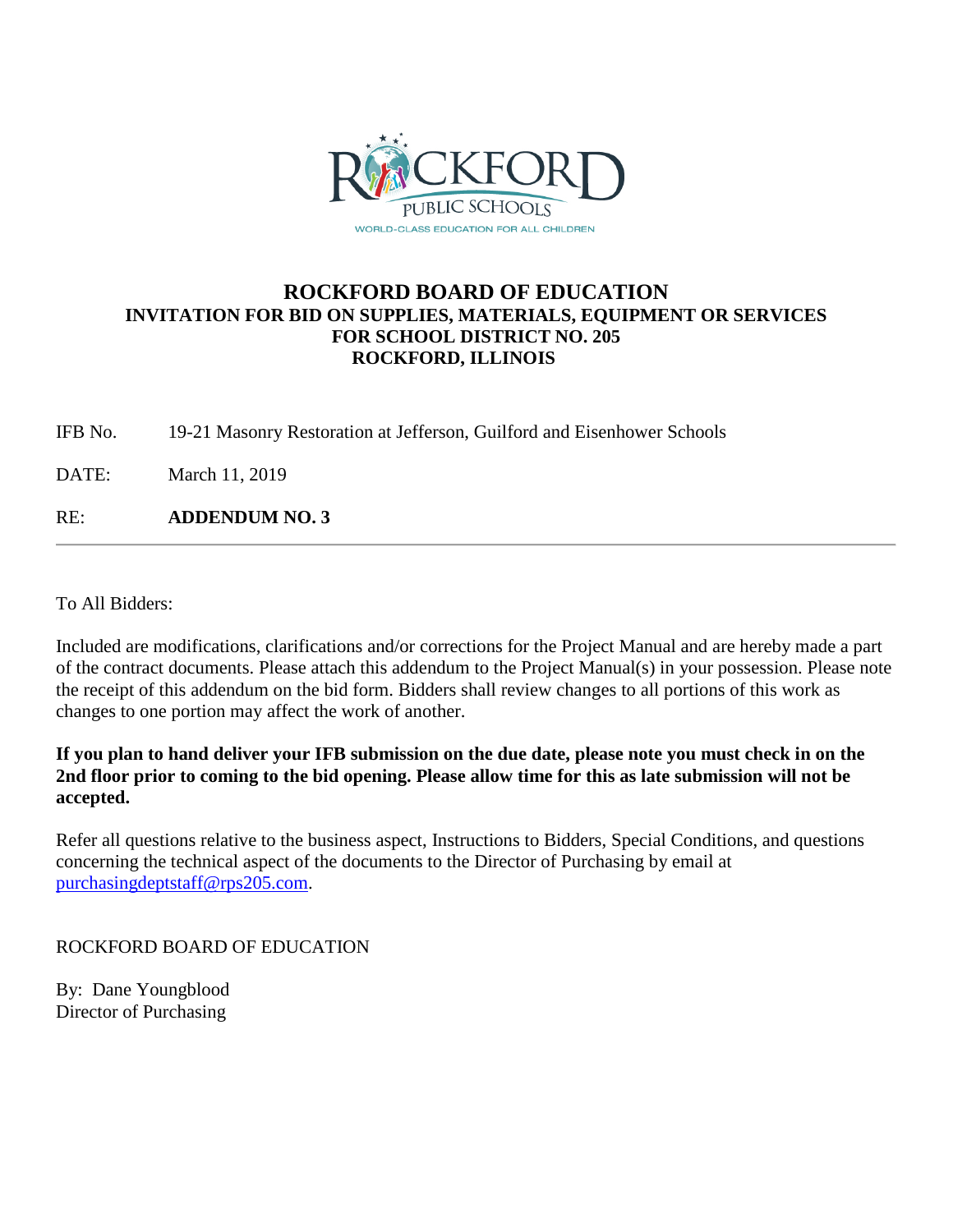

# **ADDENDUM 3**

TO: PROSPECTIVE BIDDERS

RE: ADDENDUM # 3

PROJECT: RPS205 IFB No. 19-21

FOR: Repointing at Eisenhower, Guilford, and Jefferson Schools

DATE: 03-08-2019

Please attach Addendum 3 to the above Drawings, and kindly take same into consideration in preparing your proposal.

By Rob C. Belles, Belles Firm of Architecture Inc.

**This addendum consists of (2) text pages including this sheet. Revised Bid Form (6) pages. And Sheet A3, BFA Project 1063A.**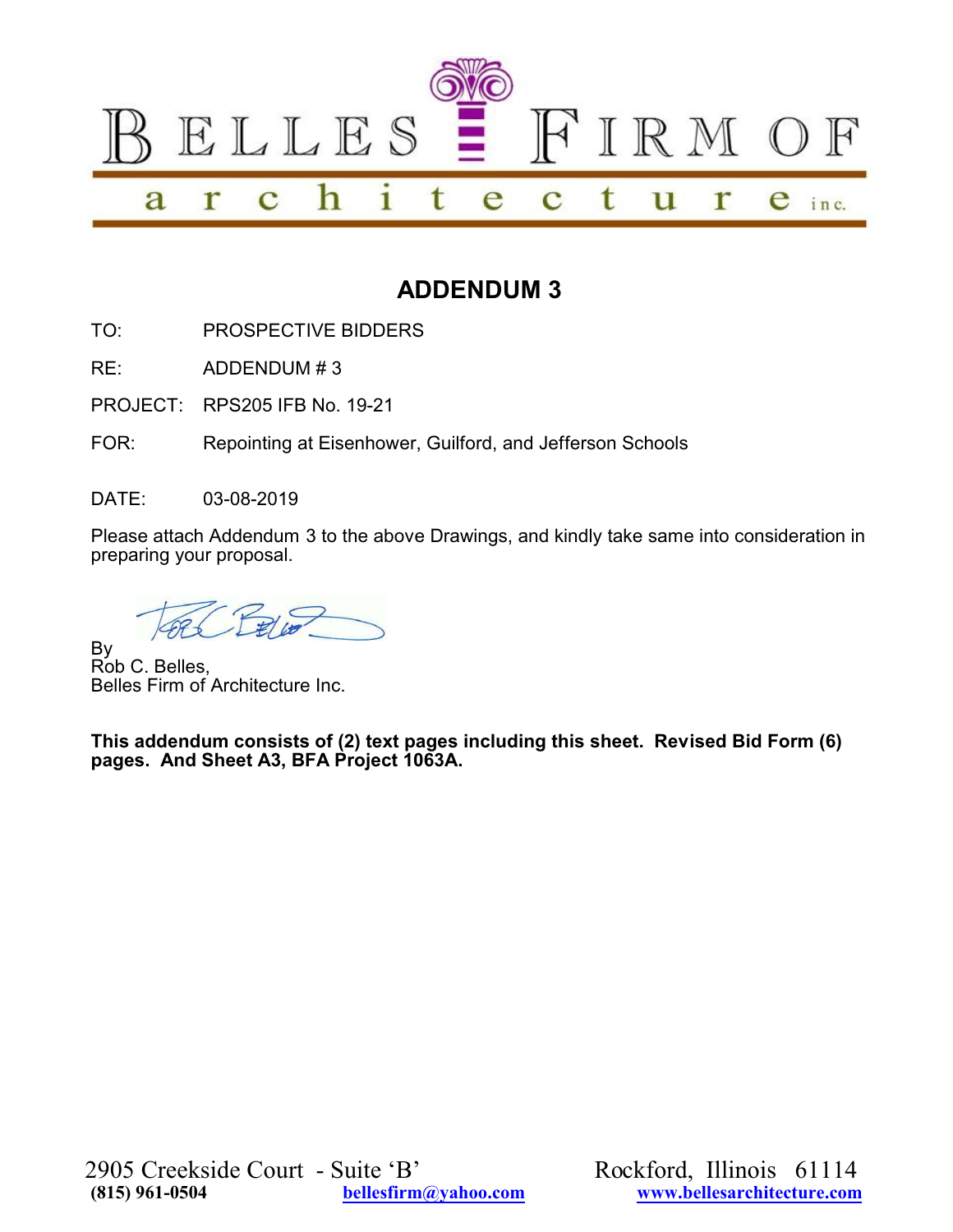Project No: RPS205 IFB # 19-21<br>For: Repointing at Eisenh Repointing at Eisenhower, Guilford, and Jefferson Schools

#### **Questions and Changes/Clarifications to the Bidding Documents**

- 1) *What is the empty circle on Elevation 21, at Eisenhower refer to?* Sheet A3, BFA Project 1063 C. Elevation 21, Far Right Bubble. This should be Note 24, for the wash on top of the pier. There are 2 piers with concrete wash that need to be checked, and if necessary, made water-tight.
- 2) Addendum 2 changed the due date for bids to March 19. The Final RFI should also be changed to March 11.
- 3) Jefferson. BFA Project 1063A, Sheet A3, Elevations 13, 14, and 17. At 5 locations, Note 3 should be Note 21. See Revised Sheet A3.
- 4) Jefferson. BFA Project 1063A, All work indicated at Elevations 52, 53, 54, 55, 56, & 57 Cooling Tower Screen Wall and Elevations 58, 59, 60, 61, 62, & 63 Dust Collector Enclosure are NOT to be included in Base Bid. Include this work as ADD Alternate 3. See Revised Bid Form.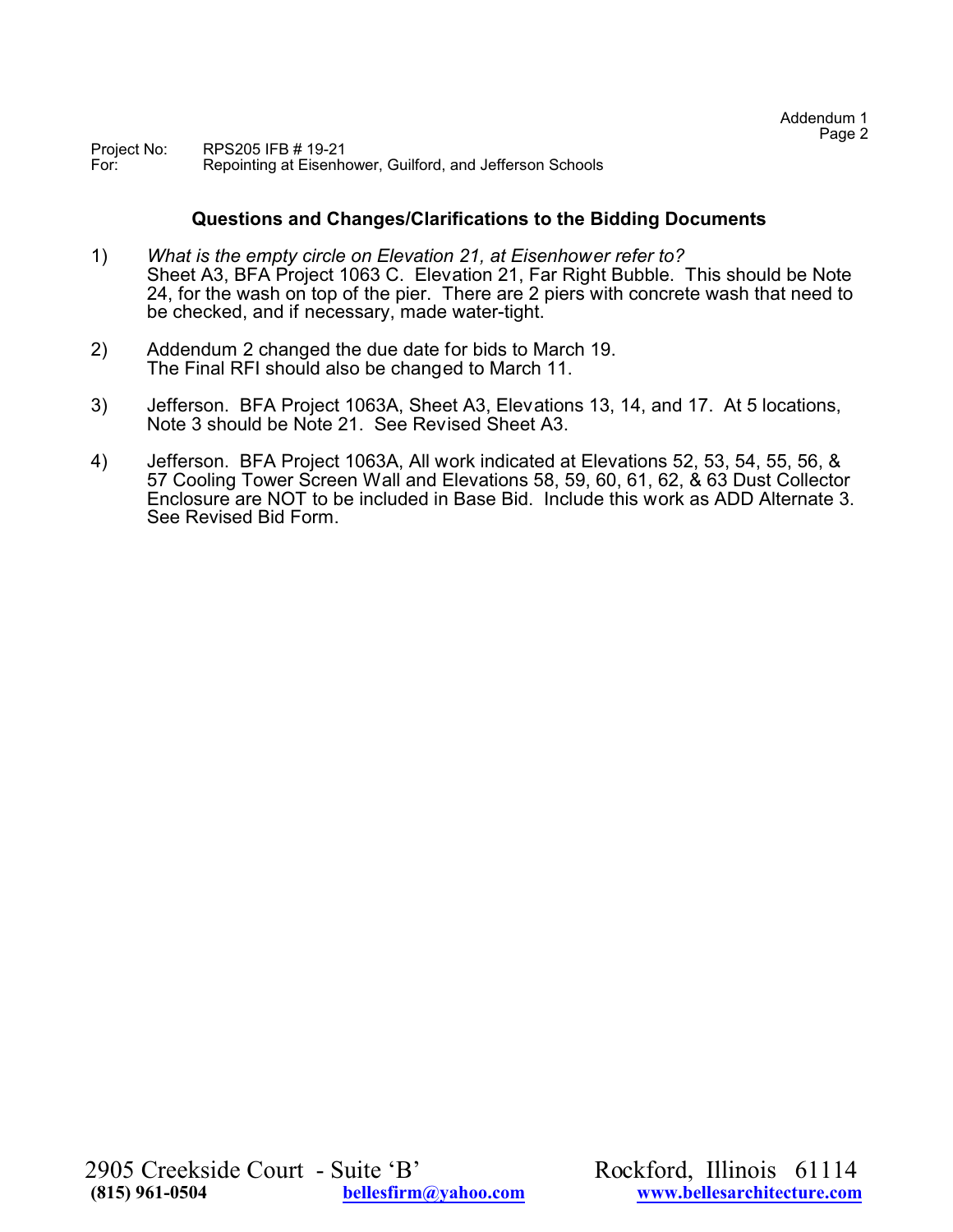Bid # 19-21 For Repointing Masonry at Three Schools: Eisenhower Middle School, Guilford High School, and Jefferson High School

BID SUBMITTED BY: \_\_\_\_\_\_\_\_\_\_\_\_\_\_\_\_\_\_\_\_\_\_\_\_\_\_\_\_\_\_\_\_\_\_\_\_\_\_\_\_\_\_\_\_\_\_\_\_\_\_\_\_\_\_\_\_\_\_\_\_\_\_\_\_

Date: \_\_\_\_\_\_\_\_\_\_\_\_\_\_\_\_\_\_\_\_\_\_\_\_\_

Gentlemen / Ladies:

The undersigned, having become familiar with the local conditions affecting cost of work and with the Bidding Documents, including the advertisement of the Invitation for Bid , the Instructions and Supplementary Instructions to Bidders, this Bid Offer Form, the General and Supplementary Conditions, the Drawings and Specifications, and Addenda issued thereto, as prepared and issued by the Board of Education of Rockford School District No. 205, Winnebago and Boone Counties, Illinois hereby agrees to furnish all labor, material and equipment necessary to do the Work required for the project and IFB identified above, for the amount shown below:

#### **Note: Contractor to write "No Bid" in the dollar amount section for any line items not bid.**

## **Eisenhower Middle School: RPS205 #2005; BFA #1063C**

| <b>BASE BID:</b>                                                            |                                |  |
|-----------------------------------------------------------------------------|--------------------------------|--|
| TOTAL: TOTAL:                                                               |                                |  |
| <b>ALTERNATE BIDS:</b>                                                      |                                |  |
| ALTERNATE BID NO. 1: Replace Sealant at HM Service Doors and Overhead Doors |                                |  |
|                                                                             | DOLLARS (\$___________________ |  |
| ALTERNATE BID NO. 2: Paint HM Service Doors and Frames.                     |                                |  |
|                                                                             | DOLLARS (\$                    |  |
| ALTERNATE BID NO. 3: Stain Brick at Areas of Previous Graffiti Removal      |                                |  |
| TOTAL:                                                                      | DOLLARS (\$                    |  |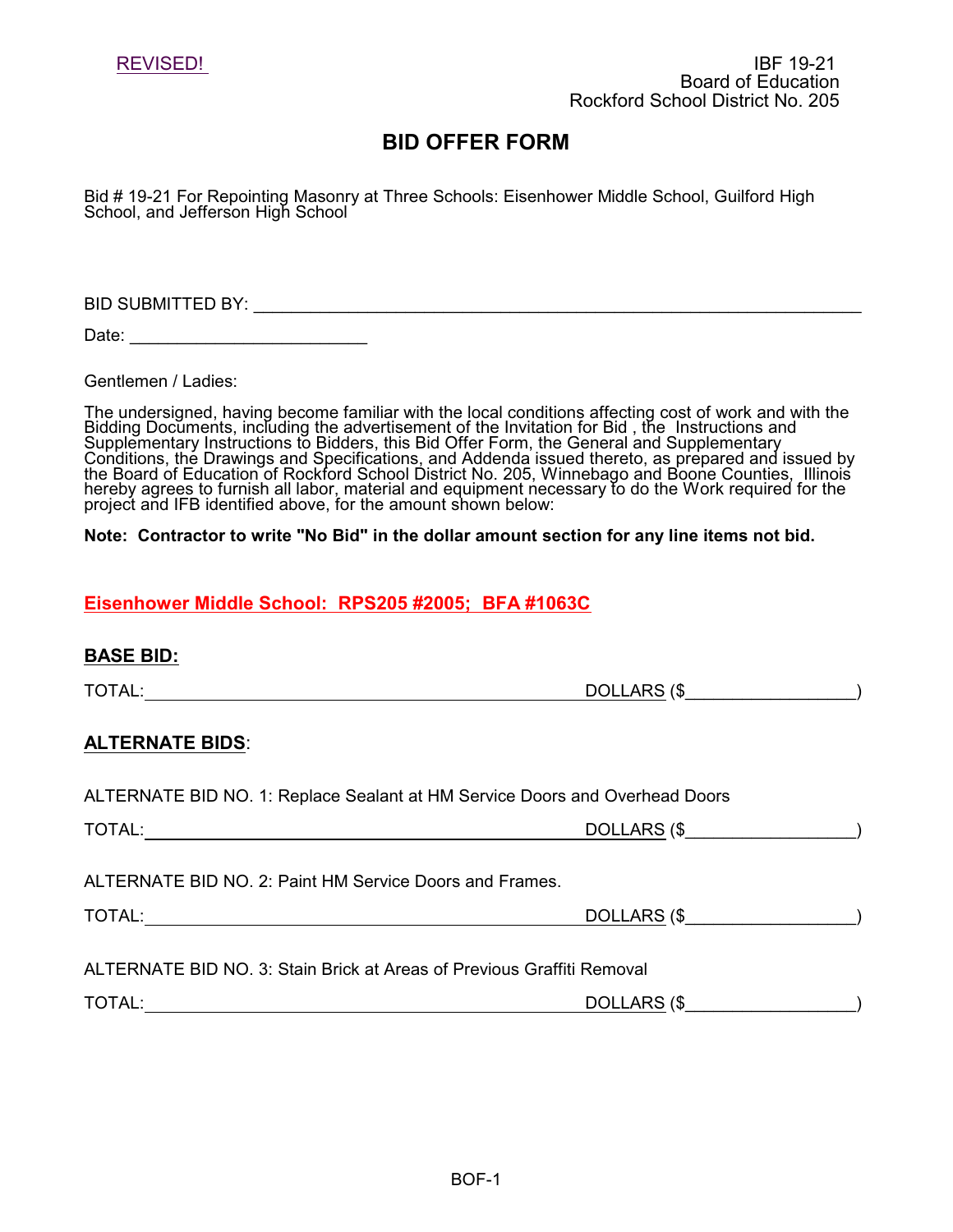|                                                                             | <b>Board of Education</b><br>Rockford School District No. 205                        |
|-----------------------------------------------------------------------------|--------------------------------------------------------------------------------------|
|                                                                             | <b>BID OFFER FORM</b>                                                                |
| Guilford High School: RPS205 #1904; BFA #1033A                              |                                                                                      |
| <u>BASE BID:</u>                                                            |                                                                                      |
|                                                                             | DOLLARS (\$                                                                          |
| Jefferson High School: RPS205 #2003; BFA #1063A                             |                                                                                      |
| <b>BASE BID:</b>                                                            |                                                                                      |
|                                                                             | DOLLARS (\$                                                                          |
| <b>ALTERNATE BIDS:</b>                                                      |                                                                                      |
| ALTERNATE BID NO. 1: Replace Sealant at HM Service Doors and Overhead Doors |                                                                                      |
|                                                                             | DOLLARS (\$_________________)                                                        |
| ALTERNATE BID NO. 2: Paint HM Service Doors and Frames.                     |                                                                                      |
|                                                                             | DOLLARS (\$                                                                          |
|                                                                             | ALTERNATE BID NO. 3: Rebuild/Repair Screen Walls at Dust Collector and Cooling Tower |
|                                                                             | DOLLARS (\$                                                                          |
|                                                                             |                                                                                      |
|                                                                             |                                                                                      |
| <b>Base Bid Combined:</b>                                                   |                                                                                      |

REVISED! IBF 19-21

For all masonry work at Eisenhower, Guilford, and Jefferson Bidder agrees to perform all work described and shown on the drawings.

| ו∩רי<br>$-2$<br>$\sqrt{ }$<br>$\Lambda$<br>ιω<br><b>DULLAN</b><br>¬∟.<br>◡<br>$\check{~}$ |  |
|-------------------------------------------------------------------------------------------|--|
|-------------------------------------------------------------------------------------------|--|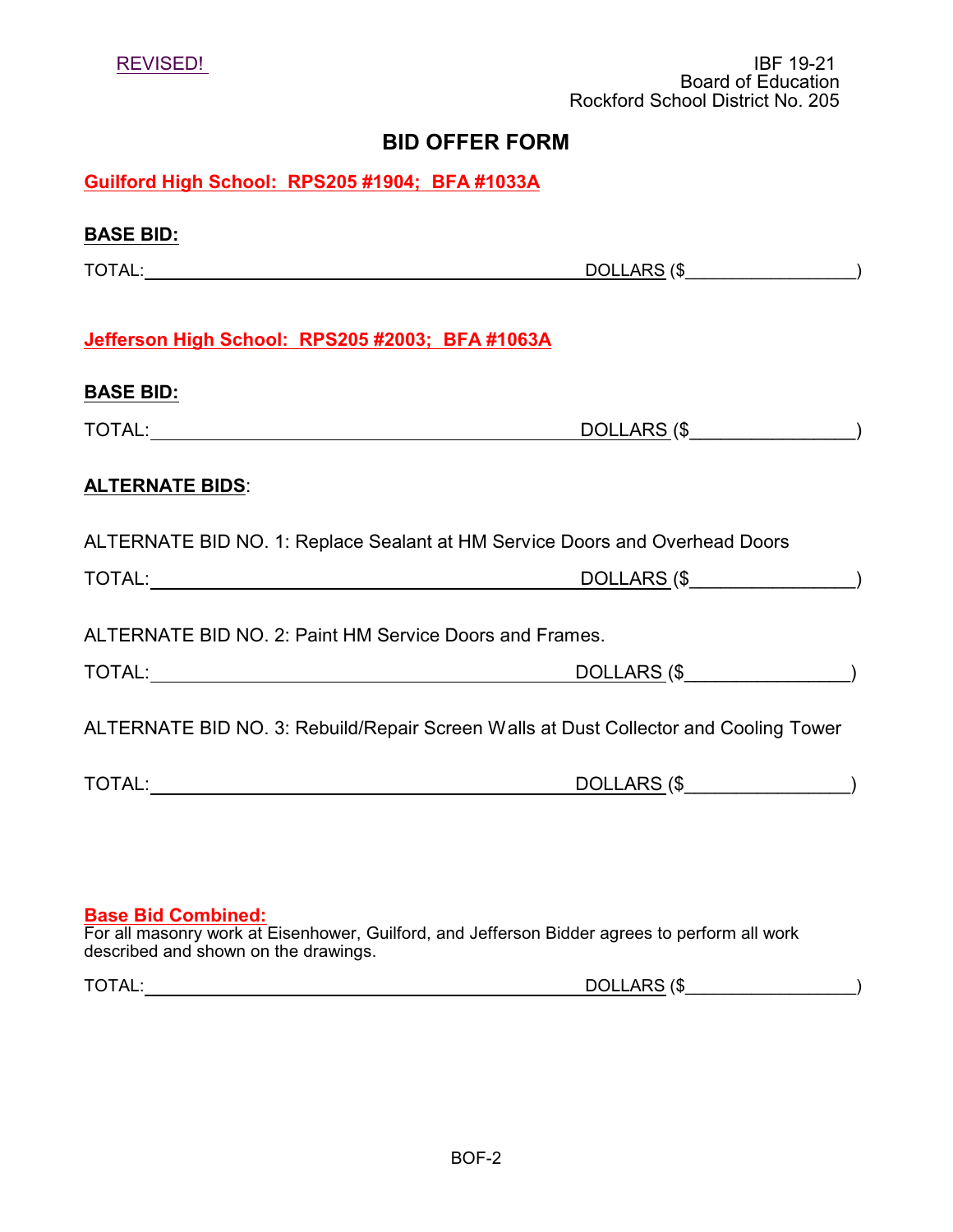### **UNIT PRICES:**

Should the net result of change for any of the following categories of work require more or less quantity of work than originally indicated in the Drawings and/or Specifications, the price for such added or deducted work will be as follows.

| NO. 1: Add / Deduct for masonry cleaning (per square foot)                                             | \$<br>Per Square Foot                             |  |  |  |
|--------------------------------------------------------------------------------------------------------|---------------------------------------------------|--|--|--|
| NO. 2: Add / Deduct for stone repointing (per lineal foot)                                             | \$<br>Per Lineal                                  |  |  |  |
| NO. 3: Add / Deduct for unit masonry repointing (per square foot)                                      | \$<br>Per Square Foot                             |  |  |  |
| NO. 4: Add / Deduct for common brick masonry replacement (per unit)                                    | \$<br>Per Brick Unit (each)                       |  |  |  |
| NO. 5: Add / Deduct for brick staining (per square foot)                                               | \$_____________________<br>Per Square Foot        |  |  |  |
| NO. 6: Add / Deduct for masonry re-consolidation (per square foot)                                     | \$____________________________<br>Per Square Foot |  |  |  |
| NO. 7: Add / Deduct for sealant repair/replacement (per lineal foot)                                   | \$<br>Per Lineal Foot                             |  |  |  |
| NO. 8: Add / Deduct for Graffiti Control Sealer (per square foot)                                      | \$________________________<br>Per Square Foot     |  |  |  |
| <b>ADDENDA RECEIVED</b><br>The undersigned acknowledges receipt of Addenda _______ to _____ inclusive. |                                                   |  |  |  |
| <b>PRE-BID MEETING ATTENDANCE</b>                                                                      |                                                   |  |  |  |

A Bidder representative attended the Pre-Bid Meeting? YES \_\_\_\_ OR NO \_\_\_\_

#### **SITE VISIT**

Existing premises and conditions were checked by an on-site inspection on Fig. .

## **CONTRACTOR'S QUALIFICATION STATEMENT**

A fully completed AIA Document A305 -1986 Contractor's Qualification Statement is **required** AND MUST BE SUBMITTED WITH THE BID. Include at least three references from projects completed in the past five (5) years with phone number, date of completion, description of work, and project architect (or engineer) contact name with phone number. Projects must be similar to the scope of this bid, and the bidder must have acted in the capacity of prime or general contractor.

Contractor has adequate equipment to perform the work properly and expeditiously: Yes No.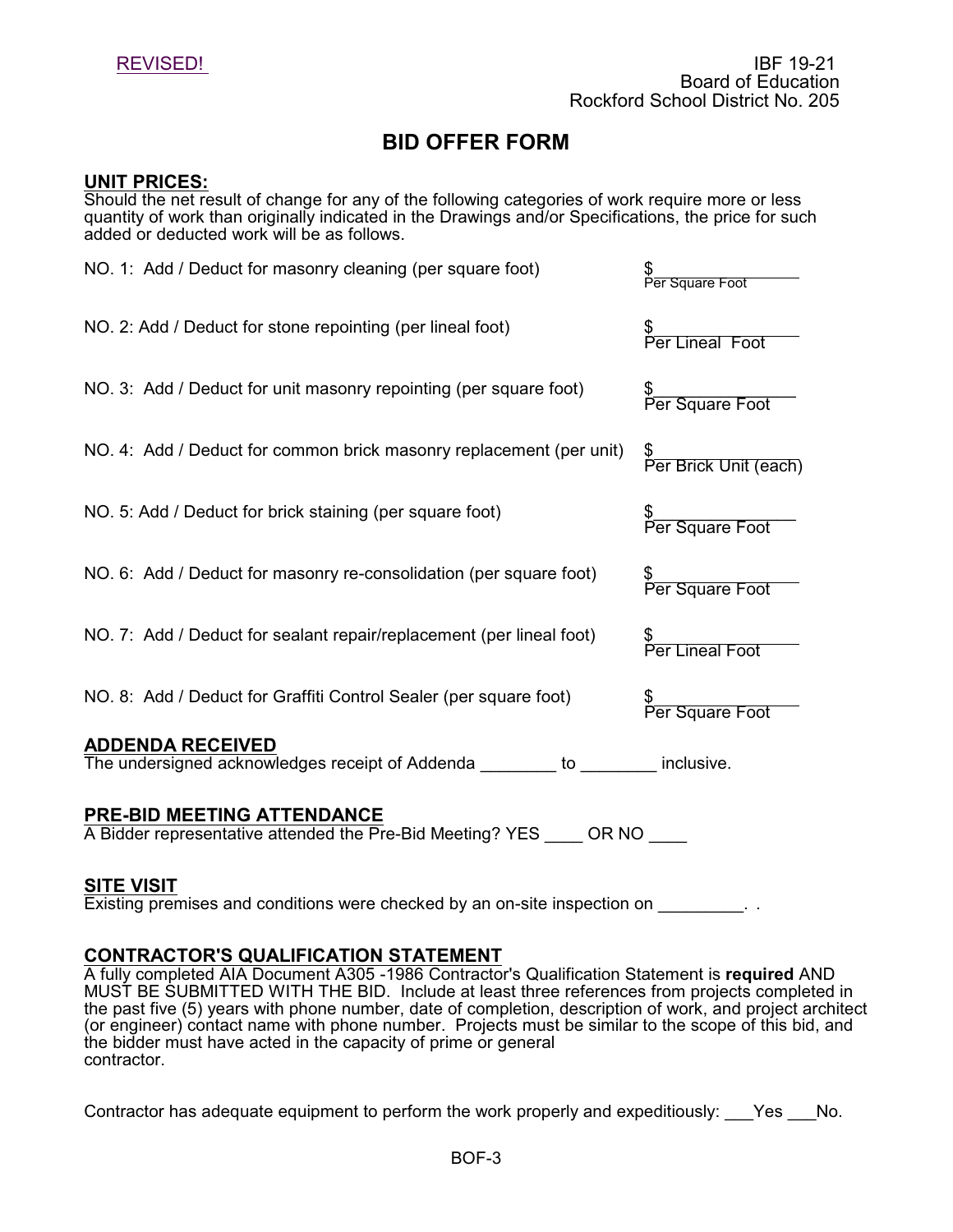## **COMMENCEMENT AND COMPLETION OF CONTRACT**

The undersigned agrees, if awarded the Contract, to commence the contract work within five (5) days of receipt of Order to Proceed or if required, upon execution of a formal written contract and to complete said Work within the specified completion time. The undersigned further agrees to execute the Contract, furnish satisfactory performance and payment bond as well as insurance coverage, as specified in strict accordance with the Contract Documents.

| Date of Commencement of Construction:                                     |       |               |
|---------------------------------------------------------------------------|-------|---------------|
| Date of Substantial Completion:                                           |       |               |
| Date of Final Completion:                                                 |       |               |
| BIDDER: (Corporation) (Partnership) (Individual) Circle One               |       |               |
| Address __________<br>Street                                              |       |               |
| City                                                                      | State | Zip Code      |
| Phone No.                                                                 |       | Email address |
| BIDDER FEIN/SSN NO.                                                       |       |               |
| By: Bidder or Authorized Agent Signature                                  |       | Print name    |
|                                                                           |       |               |
| Subscribed and sworn to before be this ___ day of ____________, ________. |       |               |
| <b>Notary Public</b>                                                      |       |               |

My commission expires: \_\_\_\_\_\_\_\_\_\_\_\_\_\_\_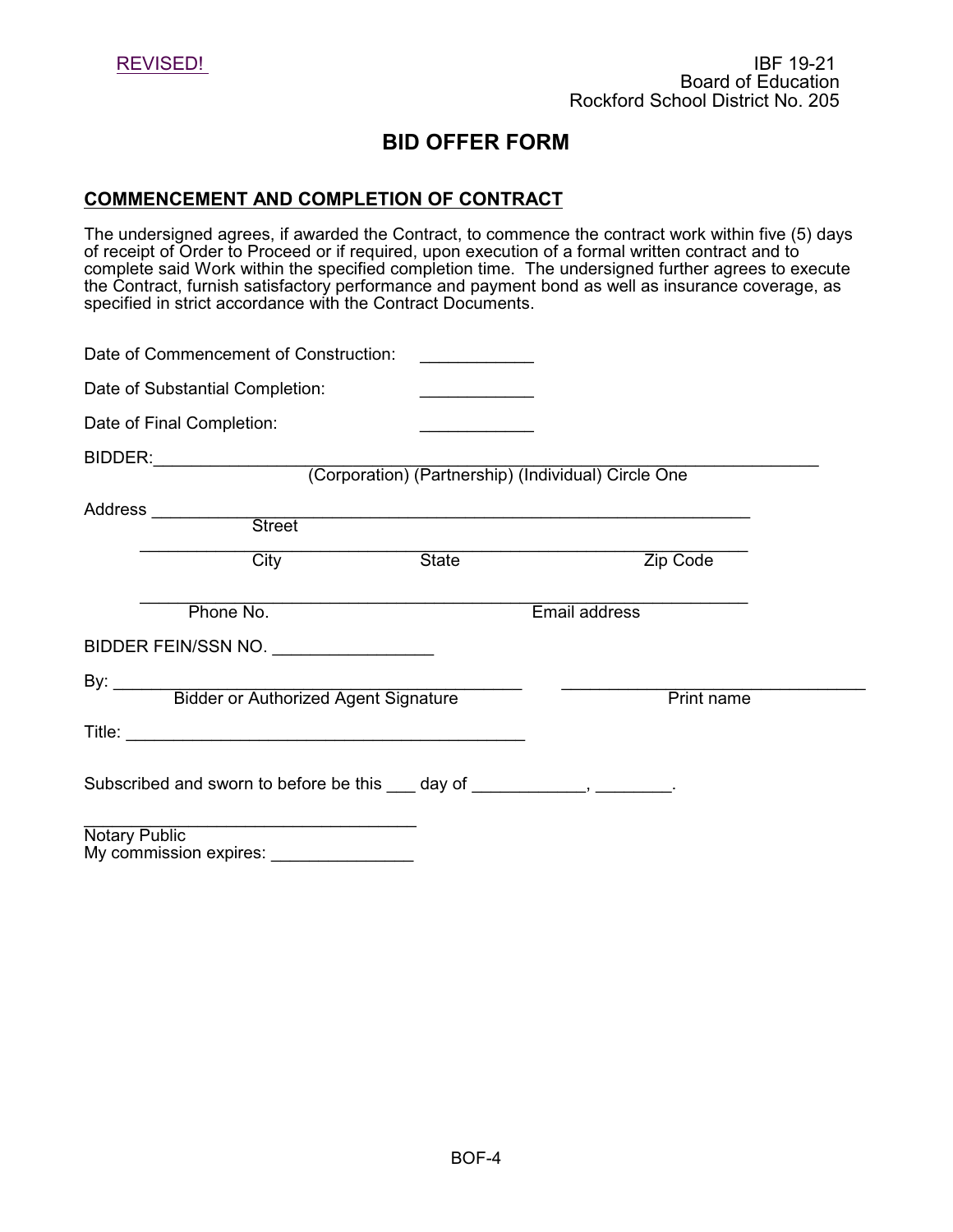

#### **BID DEPOSIT CERTIFICATION**

A Bid Deposit is required in the amount of 5% of the total Bid including Alternate Bids. This Bid Deposit is to be a Bid Bond, Bank Draft or Certified Check made payable to the "Rockford School District No. 205", as a guarantee that if awarded all or part of the Bid, the firm will enter into a contract to perform with the Board of Education.

Amount of Total Bid  $$$ Amount of Bank draft or Certified Check  $$$ 

BIDDER: \_\_\_\_\_\_\_\_\_\_\_\_\_\_\_\_\_\_\_\_\_\_\_\_\_\_\_\_\_\_\_\_\_\_\_\_\_\_\_\_\_\_\_\_\_\_\_\_\_\_\_\_

 $\frac{1}{2}$  , and the set of the set of the set of the set of the set of the set of the set of the set of the set of the set of the set of the set of the set of the set of the set of the set of the set of the set of the set Signature of Bidder or Authorized Agent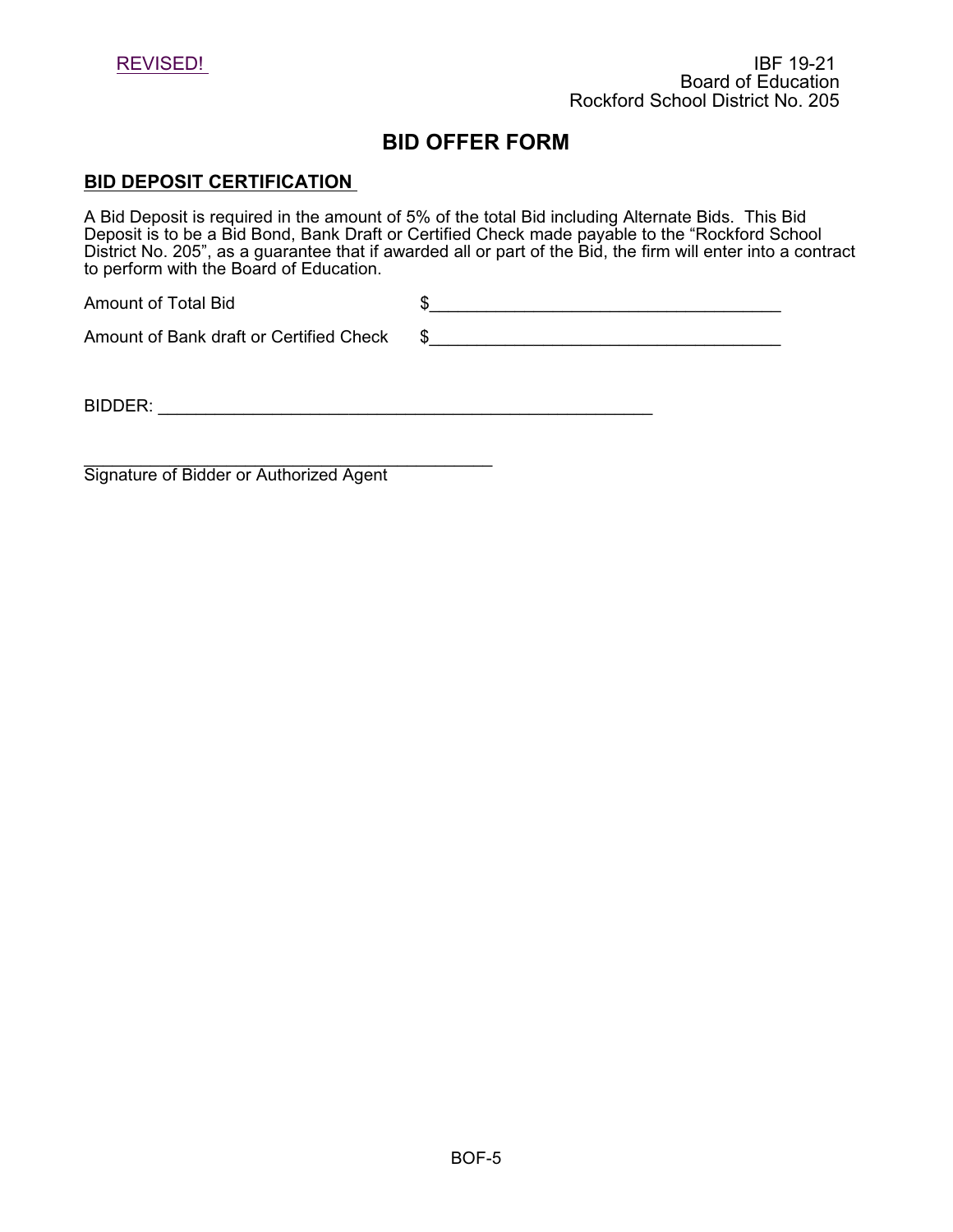

#### **SUBCONTRACTOR LISTING**

1. Pursuant to bidding requirements for the Work:

The Bidder, for portions of the Work equaling or exceeding ½ of 1% of the total Contract Sum, proposes to use the following Subcontractors. The Bidder proposes to perform all other portions of the Work with its own forces. The District reserves the right to qualify all Subcontractors. COPY AND ATTACH ADDITIONAL SHEETS AS NECESSARY.

2. Portion of the Work Subcontractor Name and Address \_\_\_\_\_\_\_\_\_\_\_\_\_\_\_\_\_\_\_\_\_\_\_\_\_\_\_ \_\_\_\_\_\_\_\_\_\_\_\_\_\_\_\_\_\_\_\_\_\_\_\_\_\_\_\_\_\_\_\_\_\_\_\_  $\overline{\phantom{a}}$  , where  $\overline{\phantom{a}}$  , where  $\overline{\phantom{a}}$  , where  $\overline{\phantom{a}}$  , where  $\overline{\phantom{a}}$  $\overline{\phantom{a}}$  , where  $\overline{\phantom{a}}$  , where  $\overline{\phantom{a}}$  , where  $\overline{\phantom{a}}$  , where  $\overline{\phantom{a}}$ \_\_\_\_\_\_\_\_\_\_\_\_\_\_\_\_\_\_\_\_\_\_\_\_\_\_\_ \_\_\_\_\_\_\_\_\_\_\_\_\_\_\_\_\_\_\_\_\_\_\_\_\_\_\_\_\_\_\_\_\_\_\_\_  $\overline{\phantom{a}}$  , where  $\overline{\phantom{a}}$  , where  $\overline{\phantom{a}}$  , where  $\overline{\phantom{a}}$  , where  $\overline{\phantom{a}}$  $\overline{\phantom{a}}$  , where  $\overline{\phantom{a}}$  , where  $\overline{\phantom{a}}$  , where  $\overline{\phantom{a}}$  , where  $\overline{\phantom{a}}$ \_\_\_\_\_\_\_\_\_\_\_\_\_\_\_\_\_\_\_\_\_\_\_\_\_\_\_ \_\_\_\_\_\_\_\_\_\_\_\_\_\_\_\_\_\_\_\_\_\_\_\_\_\_\_\_\_\_\_\_\_\_\_\_  $\overline{\phantom{a}}$  , where  $\overline{\phantom{a}}$  , where  $\overline{\phantom{a}}$  , where  $\overline{\phantom{a}}$  , where  $\overline{\phantom{a}}$  $\overline{\phantom{a}}$  , where  $\overline{\phantom{a}}$  , where  $\overline{\phantom{a}}$  , where  $\overline{\phantom{a}}$  , where  $\overline{\phantom{a}}$ \_\_\_\_\_\_\_\_\_\_\_\_\_\_\_\_\_\_\_\_\_\_\_\_\_\_\_ \_\_\_\_\_\_\_\_\_\_\_\_\_\_\_\_\_\_\_\_\_\_\_\_\_\_\_\_\_\_\_\_\_\_\_\_  $\overline{\phantom{a}}$  , where  $\overline{\phantom{a}}$  , where  $\overline{\phantom{a}}$  , where  $\overline{\phantom{a}}$  , where  $\overline{\phantom{a}}$  $\overline{\phantom{a}}$  , where  $\overline{\phantom{a}}$  , where  $\overline{\phantom{a}}$  , where  $\overline{\phantom{a}}$  , where  $\overline{\phantom{a}}$ \_\_\_\_\_\_\_\_\_\_\_\_\_\_\_\_\_\_\_\_\_\_\_\_\_\_\_ \_\_\_\_\_\_\_\_\_\_\_\_\_\_\_\_\_\_\_\_\_\_\_\_\_\_\_\_\_\_\_\_\_\_\_\_  $\overline{\phantom{a}}$  , where  $\overline{\phantom{a}}$  , where  $\overline{\phantom{a}}$  , where  $\overline{\phantom{a}}$  , where  $\overline{\phantom{a}}$  $\overline{\phantom{a}}$  , where  $\overline{\phantom{a}}$  , where  $\overline{\phantom{a}}$  , where  $\overline{\phantom{a}}$  , where  $\overline{\phantom{a}}$ Bidder:  $\overline{\phantom{a}}$  , where  $\overline{\phantom{a}}$  , where  $\overline{\phantom{a}}$  , where  $\overline{\phantom{a}}$  , where  $\overline{\phantom{a}}$ By:\_\_\_\_\_\_\_\_\_\_\_\_\_\_\_\_\_\_\_\_\_\_\_\_\_\_\_\_\_\_\_\_\_\_ Bidder or Authorized Agent Signature